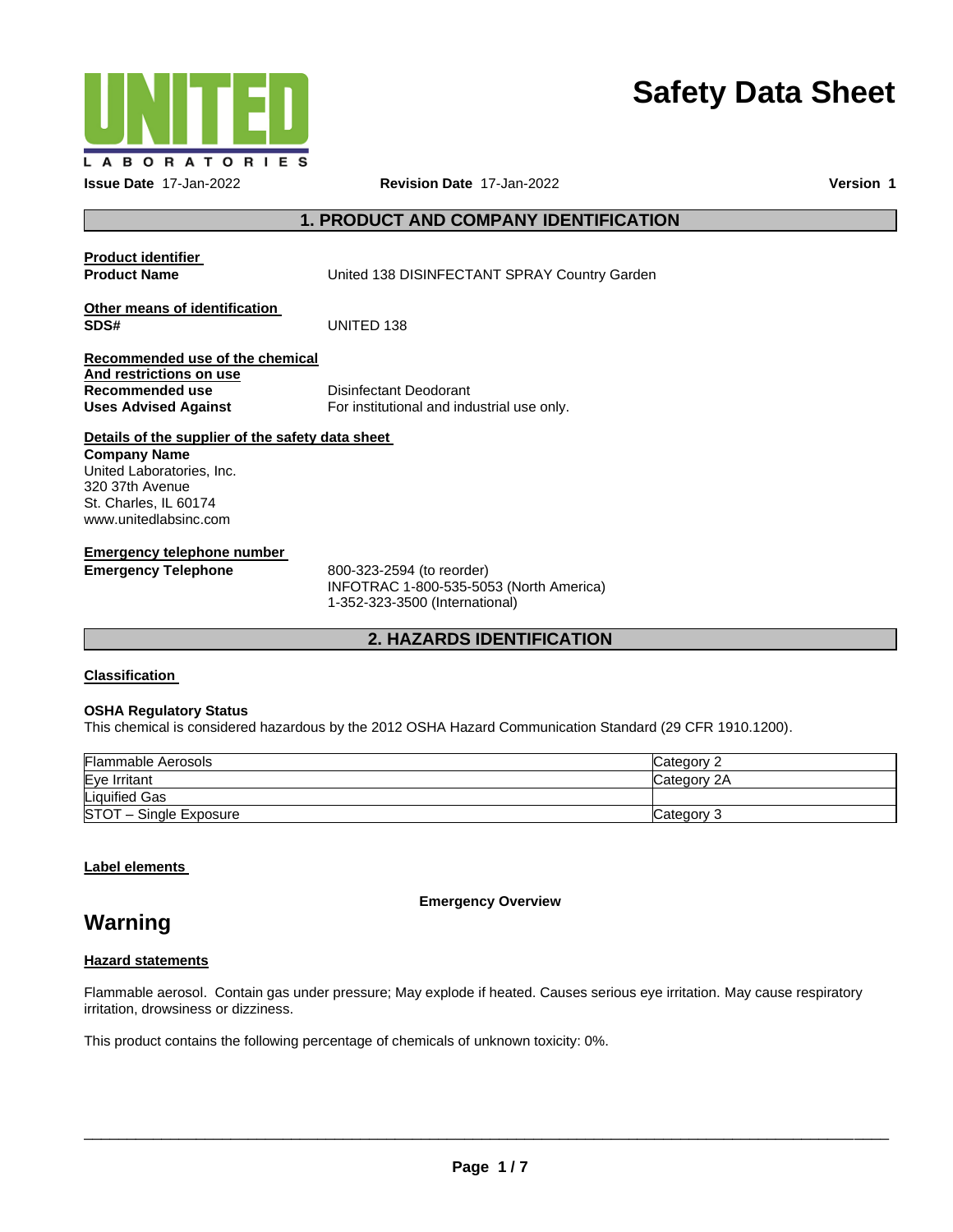

## **Prevention**

Keep away from heat/sparks/open flames/hot surfaces. No smoking. Do not spray on an open flame or other ignition source. Pressurized container: Do not pierce or burn, even after use. Protect from sunlight. Wash hands thoroughly after handling. Wear eye protection. Store in well-ventilated place.

\_\_\_\_\_\_\_\_\_\_\_\_\_\_\_\_\_\_\_\_\_\_\_\_\_\_\_\_\_\_\_\_\_\_\_\_\_\_\_\_\_\_\_\_\_\_\_\_\_\_\_\_\_\_\_\_\_\_\_\_\_\_\_\_\_\_\_\_\_\_\_\_\_\_\_\_\_\_\_\_\_\_\_\_\_\_\_\_\_\_\_\_\_

#### **Response**

If in eyes: Rinse cautiously with water for several minutes. Remove contact lenses, if present and easy to do. Continuing rinsing. If eye irritation persists: Get medical advice/attention. Wash hands thoroughly after handling. Avoid breathing dust/fume/gas/ mist/vapors/spray. Use only outdoors or in a well-ventilated area. If inhaled: remove person to fresh air and keep comfortable for breathing. Call a poison center/doctor if you feel unwell.

#### **Storage**

Protect from sunlight. Do not expose to temperatures exceeding 50°C/122°F. Store in a well-ventilated place.

## **Disposal**

Dispose of contents/container in accordance with local/state and federal law.

#### **Hazard(s) not otherwise classified (HNOC)**

No information available.

## **3. COMPOSITION/INFORMATION ON INGREDIENTS**

| <b>Chemical Name</b> | <b>CAS No.</b> | Weight-%    | <b>Trade Secret</b> |
|----------------------|----------------|-------------|---------------------|
| Ethyl alcohol        | 64-17-5        | 40-70       |                     |
| Propane              | 74-98-9        | $5 - 15$    |                     |
| n-Butane             | 106-97-8       | $5 - 15$    |                     |
| 2-phenylphenol       | $90 - 43 - 7$  | $0.1 - 1.0$ |                     |

\*The exact percentage (concentration) of composition has been withheld as a trade secret.

## **4. FIRST AID MEASURES**

| <b>First aid measures</b>                                   |                                                                                                                                                                                                     |
|-------------------------------------------------------------|-----------------------------------------------------------------------------------------------------------------------------------------------------------------------------------------------------|
| <b>Skin Contact</b>                                         | Wash thoroughly with soap and water. Get medical attention if irritation develops.                                                                                                                  |
| Eye contact                                                 | Rinse cautiously with water for several minutes. Remove contact lenses, if present and<br>easy to do. Continue rinsing. If eye irritation persists: Get medical advice or attention.                |
| <b>Inhalation</b>                                           | Move to fresh air. If breathing is difficult, administer oxygen. If not breathing administer<br>artificial respiration or at any sign of loss of consciousness seek immediate medical<br>attention. |
| Ingestion                                                   | Do not induce vomiting. Get medical attention.                                                                                                                                                      |
| Most important symptoms and effects, both acute and delayed |                                                                                                                                                                                                     |
|                                                             | Acute: Eyes: redness, tearing, blurred vision.<br>Chronic: None Known                                                                                                                               |
| Note to physician                                           | There is no specific treatment regimen. Treatment of overexposure should be directed at<br>the control of symptoms and the clinical condition of the patient.                                       |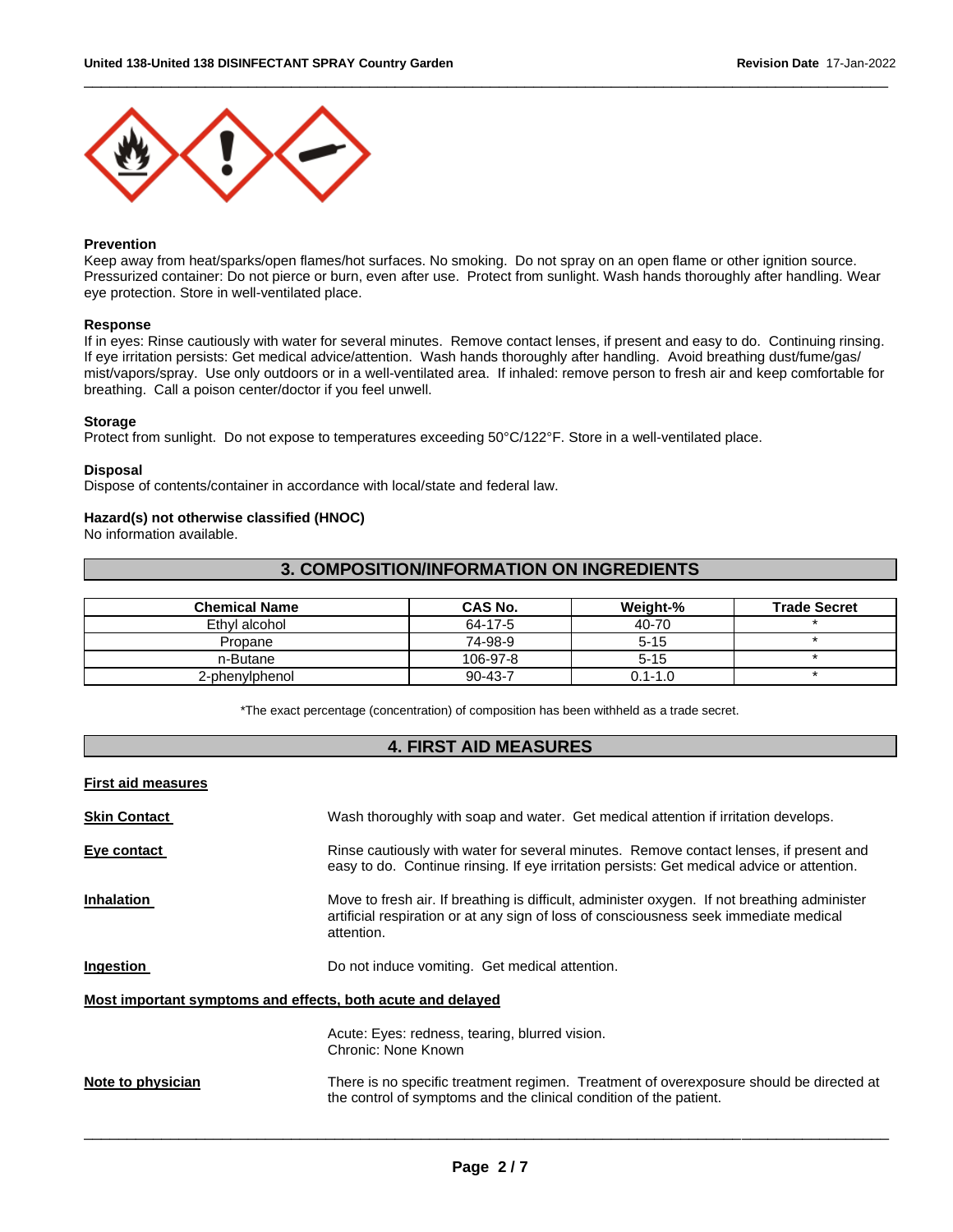## **5. FIRE-FIGHTING MEASURES**

\_\_\_\_\_\_\_\_\_\_\_\_\_\_\_\_\_\_\_\_\_\_\_\_\_\_\_\_\_\_\_\_\_\_\_\_\_\_\_\_\_\_\_\_\_\_\_\_\_\_\_\_\_\_\_\_\_\_\_\_\_\_\_\_\_\_\_\_\_\_\_\_\_\_\_\_\_\_\_\_\_\_\_\_\_\_\_\_\_\_\_\_\_

## **Suitable extinguishing media**

Carbon dioxide, standard chemical fire extinguisher, and water fog.

**Unsuitable extinguishing media** None known.

## **Unusual fire and explosion hazards**

Flammable contents under pressure. Exposure to temperatures above 120° F may cause bursting. Keep away from heat, sparks, open flames and other sources of ignition. Contains flammable propellant.

#### **Protective equipment and precautions for firefighters**

Wear NIOSH approve SCBA with a full-face piece operated in a positive pressure demand mode with full body protective clothing when fighting fires. Avoid contact with skin and breathing smoke, fumes, and decomposition products. Cool fire exposed containers with water fog to prevent bursting.

## **Hazardous combustion products** None known.

## **6. ACCIDENTAL RELEASE MEASURES**

|                                                      | <b>Personal precautions, protective equipment and emergency procedures</b>                                                                                             |
|------------------------------------------------------|------------------------------------------------------------------------------------------------------------------------------------------------------------------------|
| <b>Personal precautions</b>                          | Refer to Section 8 for proper personal protective equipment.                                                                                                           |
| Methods and material for containment and cleaning up |                                                                                                                                                                        |
| <b>Methods for containment</b><br>and cleaning up    | Absorb with non-combustible material like vermiculite, sand or earth and rinse with small<br>amount of soapy water. Do not allow to drain into sewers or storm drains. |
| Waste disposal                                       | Dispose of in accordance with federal, state, and local regulations. Do not reuse, puncture,<br>or incinerate container. Wrap container and place in trash collection. |
| <b>RCRA Status</b>                                   | Product should be fully characterized prior to disposal (40CFR261).                                                                                                    |
|                                                      | _   ._____                                                                                                                                                             |

## **7. HANDLING AND STORAGE**

## **Precautions for safe handling**

| Advice on safe handling | Store in a cool, dry area. Do not use or store near heat or open flames. Exposure to |
|-------------------------|--------------------------------------------------------------------------------------|
|                         | temperatures above 120°F may cause bursting. Keep out of reach of children.          |

## **Conditions for safe storage, including any incompatibilities**

| <b>Storage Conditions</b> |              | Protect from sunlight. Store in a well-ventilated place. Do not use or store near heat or |
|---------------------------|--------------|-------------------------------------------------------------------------------------------|
|                           | open flames. |                                                                                           |

**Incompatible materials Strong alkalis, oxidizers, bases, reactive metals, and natural rubber.** 

## **8. EXPOSURE CONTROLS/PERSONAL PROTECTION**

#### **Exposure Guidelines**

| <b>Chemical Name</b>            | <b>ACGIH TLV</b>  | <b>OSHA PEL</b> | <b>NIOSH IDLH</b>        |
|---------------------------------|-------------------|-----------------|--------------------------|
| Ethyl Alcohol<br>64-17-5        | $1000$ ppm        | 1000 ppm        |                          |
| Propane<br>74-98-5              | $1000$ ppm        | $1000$ ppm      | $\blacksquare$           |
| n-Butane<br>106-97-8            | $1000$ ppm        | 1000 ppm        |                          |
| 2-Phenylphenol<br>$90 - 43 - 7$ | mg/m <sup>3</sup> | Not Established | $\overline{\phantom{a}}$ |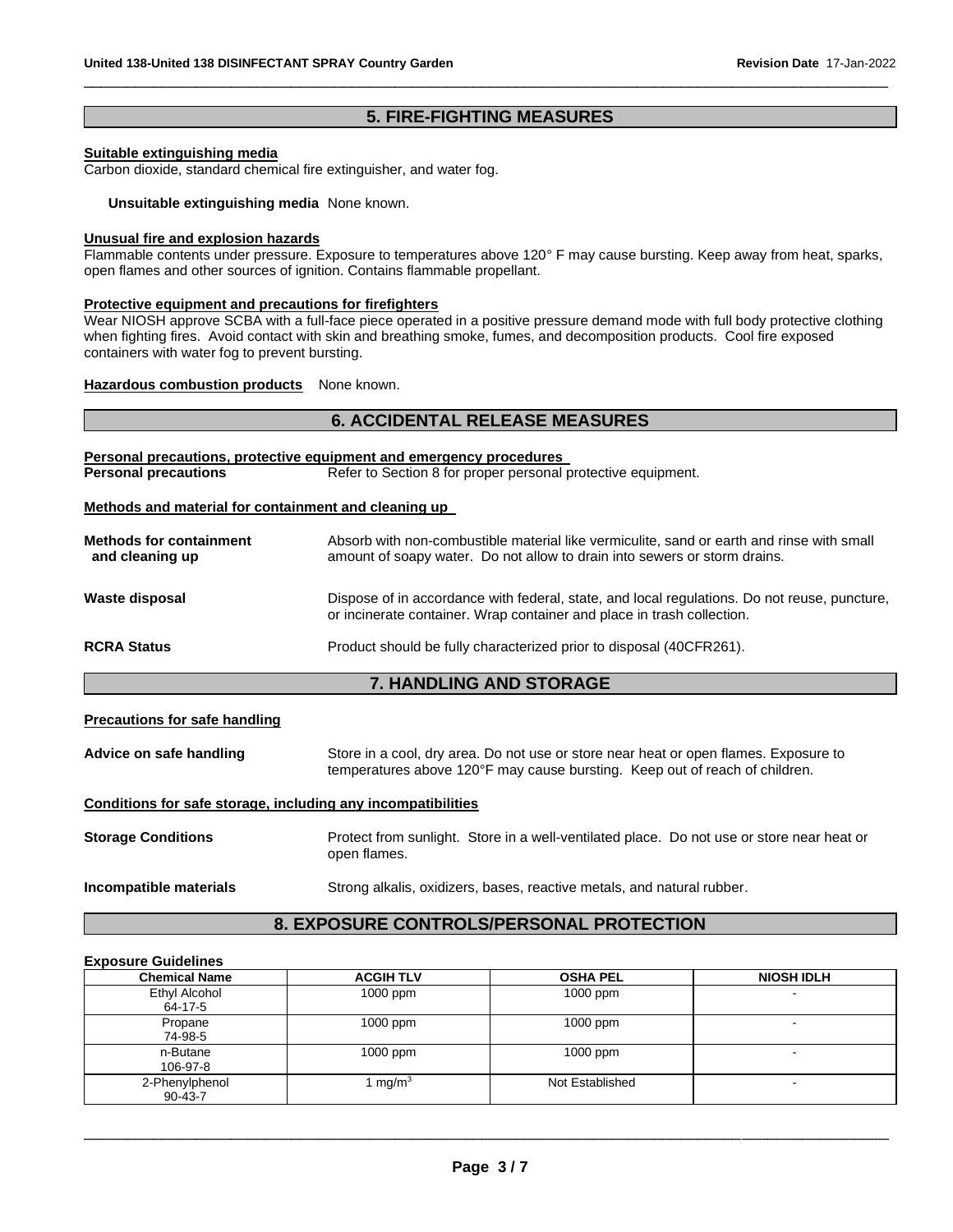# **Appropriate engineering controls Engineering Controls General ventilation and local exhaust should be adequate. Individual protection measures, such as personal protective equipment Eye/face protection** Wear safety glasses and chemical resistant gloves. **Skin and body protection** Wear chemical resistant gloves. Wash hands and clothing in contact with product after use. **Respiratory protection** Wear NIOSH/MSHA approved respiratory protection if used in confined, poorly ventilated areas. **General Hygiene** Always observe good personal hygiene measures, such as washing after handling the material and before eating, drinking or smoking.

\_\_\_\_\_\_\_\_\_\_\_\_\_\_\_\_\_\_\_\_\_\_\_\_\_\_\_\_\_\_\_\_\_\_\_\_\_\_\_\_\_\_\_\_\_\_\_\_\_\_\_\_\_\_\_\_\_\_\_\_\_\_\_\_\_\_\_\_\_\_\_\_\_\_\_\_\_\_\_\_\_\_\_\_\_\_\_\_\_\_\_\_\_

## **9. PHYSICAL AND CHEMICAL PROPERTIES**

## **Information on basic physical and chemical properties**

**Physical state Aerosol. Appearance Clear, colorless spray Color Color Clear, colorless Odor** Country garden

**pH** 6.9 - 7.7 **Viscosity Viscosity No Information available. Melting point/freezing point** No Information available. **Flash point No information available. Boiling point/boiling range Evaporation rate Flammability Limit – lower Flammability Limit – upper Flammability (solid/gas) Vapor pressure Vapor density Relative density Water Solubility Partition coefficient (n-octanol/water) Auto-ignition temperature Decomposition temperature Viscosity**

**Density Flame extension Flammability VOC (weight %)**

## >170°F 1 No information available. No information available. Flammable Aerosol 44 @ 77°F (25°C) >1 @ 77°F (25°C)  $0.86 - 0.89 \ @ 77^{\circ}F (25^{\circ}C)$ 100% No information available.

No information available. No information available. No information available.

No information available. No information available. Flammable aerosol 69.4%

**Property Values Values Remarks • Method** 

## **10. STABILITY AND REACTIVITY**

## **Reactivity**

None known.

## **Chemical stability**

Material is stable at normal conditions.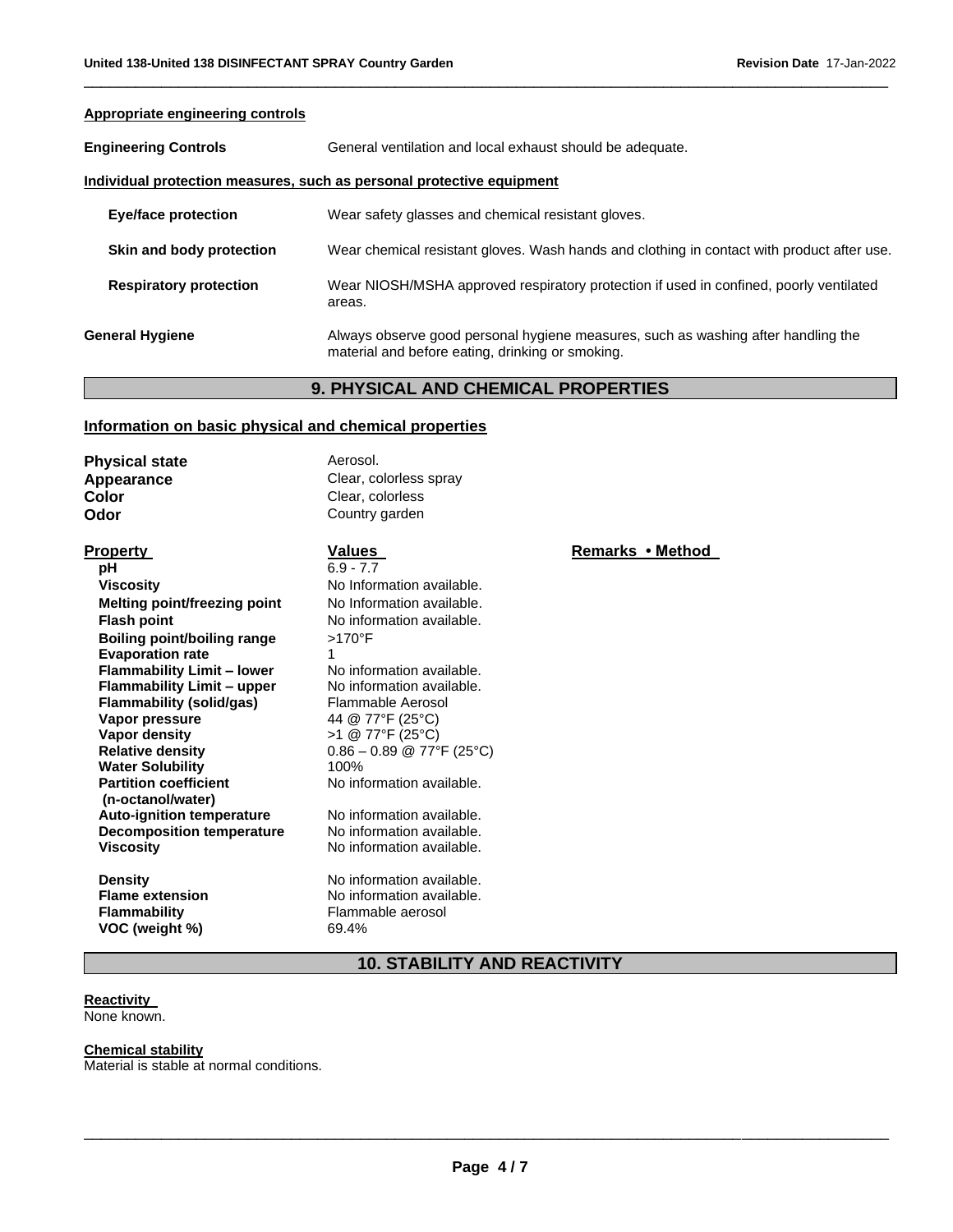## **Possibility of Hazardous Reactions**

None known.

#### **Conditions to avoid**

Avoid temperatures exceeding 122°F may cause bursting.

#### **Incompatible materials**

Strong alkalis, oxidizers, bases, reactive metals, and natural rubber.

#### **Hazardous Decomposition Products**

Oxides of carbon.

## **11. TOXICOLOGICAL INFORMATION**

\_\_\_\_\_\_\_\_\_\_\_\_\_\_\_\_\_\_\_\_\_\_\_\_\_\_\_\_\_\_\_\_\_\_\_\_\_\_\_\_\_\_\_\_\_\_\_\_\_\_\_\_\_\_\_\_\_\_\_\_\_\_\_\_\_\_\_\_\_\_\_\_\_\_\_\_\_\_\_\_\_\_\_\_\_\_\_\_\_\_\_\_\_

## **Information on likely routes of exposure**

## **Product Information**

| Symptoms related to the<br>physical, chemical and<br>toxicological characteristics | Pre-existing disorders of the skin, respiratory system, and eyes will be aggravated by over<br>exposure. |
|------------------------------------------------------------------------------------|----------------------------------------------------------------------------------------------------------|
| <b>Ingestion</b>                                                                   | Causes gastrointestinal irritation, nausea and vomiting.                                                 |
| <b>Skin Contact</b>                                                                | Causes irritation with prolonged contact.                                                                |
| Eye contact                                                                        | Cause severe irritation, redness, tearing.                                                               |
| <b>Inhalation</b>                                                                  | Acute exposure may cause nausea, vomiting, coughing and pulmonary irritation.                            |

#### **Acute toxicity**

| <b>Chemical Name</b>            | Dermal LD <sub>50</sub>                                                                                                   | Oral $LD_{50}$                                                               | Inhalation $LC_{50}$  |
|---------------------------------|---------------------------------------------------------------------------------------------------------------------------|------------------------------------------------------------------------------|-----------------------|
| Ethyl Alcohol<br>64-17-5        | 16972.5 mg/kg (rabbit)                                                                                                    | >8311 mg/kg                                                                  | 133.6 mg/L 4hr. (rat) |
| 2-Phenylphenol<br>$90 - 43 - 7$ | >5000 mg/kg (rabbit)                                                                                                      | 2700 mg/kg (rat)                                                             |                       |
| <b>Skin/Eye irritation</b>      |                                                                                                                           | Causes eye irritation. Causes irritation with prolonged or repeated contact. |                       |
| <b>Sensitization</b>            | No information available.                                                                                                 |                                                                              |                       |
| Germ cell mutagenicity          | No information available to indicate product or any components present a greater than<br>0.1% are mutagenic or genotoxic. |                                                                              |                       |
| Carcinogenicity                 | This product is not considered to be a carcinogen by IARC, ACGIH, NTP or OSHA.                                            |                                                                              |                       |
| <b>Reproductive toxicity</b>    | No information available.                                                                                                 |                                                                              |                       |
| <b>Acute Health Hazard</b>      | Eye: redness, tearing, blurred vision.                                                                                    |                                                                              |                       |
| <b>Chronic Health Hazard</b>    | None known.                                                                                                               |                                                                              |                       |

## **12. ECOLOGICAL INFORMATION**

## **Persistence and degradability**

Component or components of this product are not biodegradable.

## **Bioaccumulation**

This product is not expected to bioaccumulate.

## **Soil Mobility**

This product is mobile in soil.

## **Other adverse effects**

None known.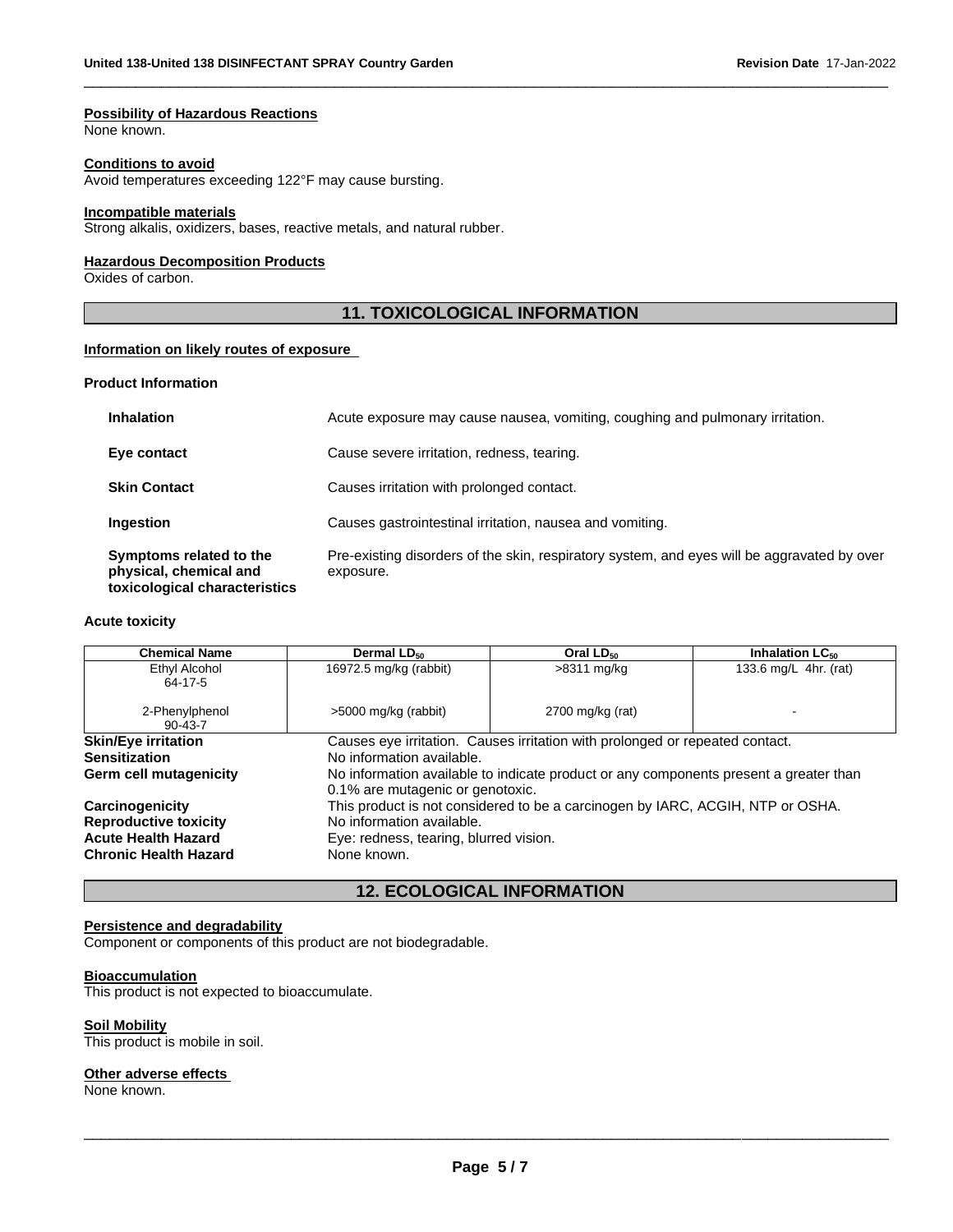#### **13. DISPOSAL CONSIDERATIONS Waste treatment methods Disposal Considerations RCRA Status** Dispose of in accordance with federal, state, and local regulations. Do not reuse, puncture, or incinerate container. Wrap container and place in trash collection. Product should be fully characterized prior to disposal (40CFR261). **14. TRANSPORT INFORMATION DOT UN/ID No.** UN1950 **Proper shipping name Aerosols, Limited Quantity Transport hazard class(es) Class Packaging group** 2.1 No information available **IATA UN/ID No. UN proper shipping name Transport hazard class(es) Class** UN1950 Aerosols, flammable 2.1 **IMDG UN/ID No. Proper shipping name Transport hazard class(es) Class Environmental Class Marine Pollutant** UN1950 Aerosols, Limited Quantity 2.1 No information available

\_\_\_\_\_\_\_\_\_\_\_\_\_\_\_\_\_\_\_\_\_\_\_\_\_\_\_\_\_\_\_\_\_\_\_\_\_\_\_\_\_\_\_\_\_\_\_\_\_\_\_\_\_\_\_\_\_\_\_\_\_\_\_\_\_\_\_\_\_\_\_\_\_\_\_\_\_\_\_\_\_\_\_\_\_\_\_\_\_\_\_\_\_

## **15. REGULATORY INFORMATION**

## **Legend:**

**TSCA** - United States Toxic Substances Control Act Section 8(b) Inventory - Listed or exempt.

## **US Federal Regulations**

## **SARA 313**

Section 313 of Title III of the Superfund Amendments and Reauthorization Act of 1986 (SARA). This product contains a chemical or chemicals which are subject to the reporting requirements of the Act and Title 40 of the Code of Federal Regulations, Part 372. Ethyl Alcohol (64-17-5), acute, chronic, flammable.

| <b>SARA 311/312 Hazard Categories</b> |     |
|---------------------------------------|-----|
| Acute health hazard                   | Yes |
| <b>Chronic Health Hazard</b>          | Yes |
| Fire hazard                           | Yes |
| Sudden release of pressure hazard     | N٥  |
| <b>Reactive Hazard</b>                | N۵  |

**SARA 311/312 Hazard Categories**: Ethyl Alcohol (64-17-5), Acute Health, Chronic Health, Fire.

## **CWA (Clean Water Act)**

None.

## **CERCLA Hazardous Substance List (40 CFR 302.4)**

Fire Hazard.